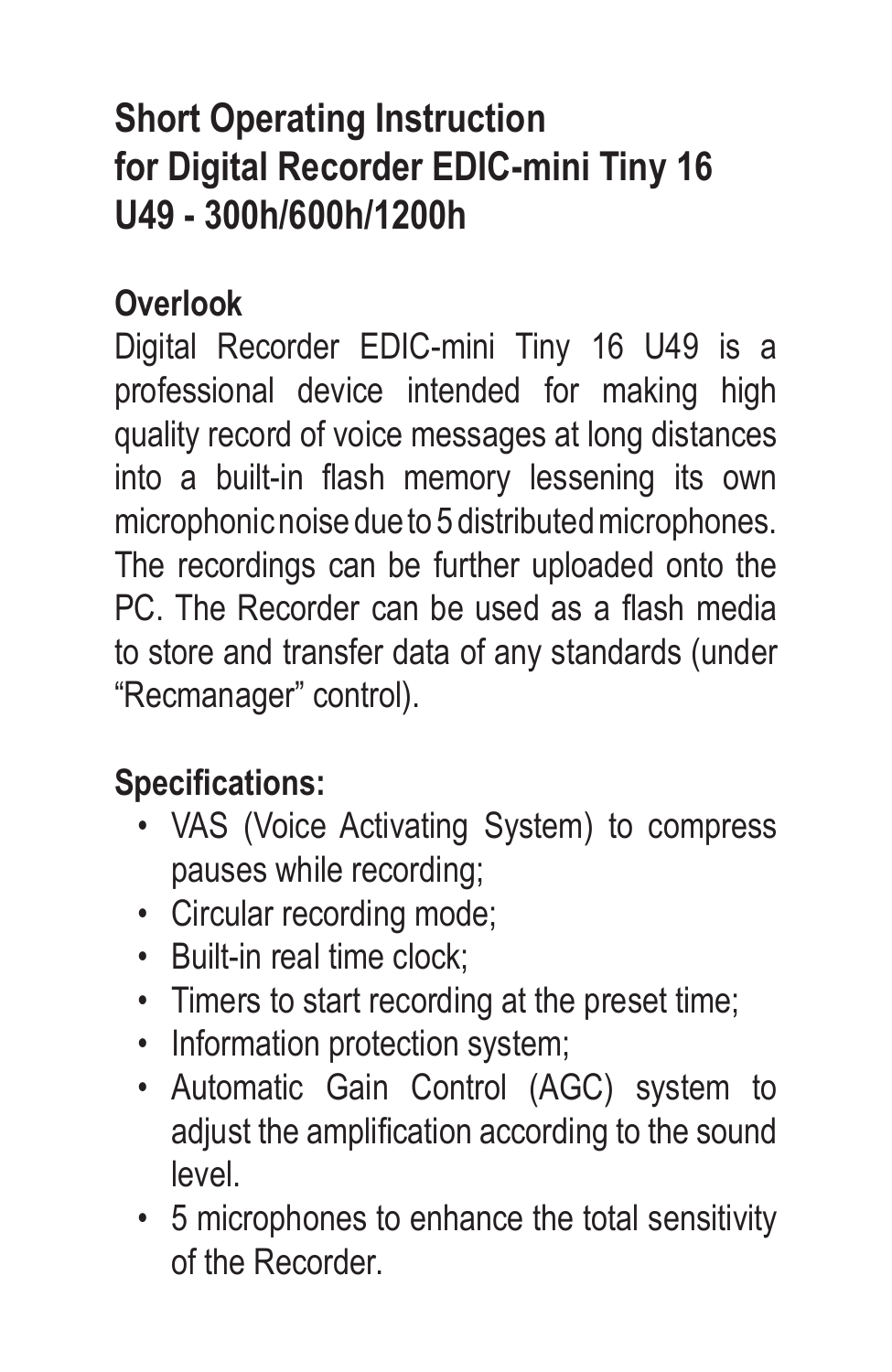Supplied Software makes it possible to:

- Save the recorded messages on the PC as standard sound files;
- Restore compressed pauses when uploading files onto the drive;
- Set the recorder's parameters;
- Apply password protection of the access to the recorder's settings and information;
- Update software.

#### **Recorder's Appearance**

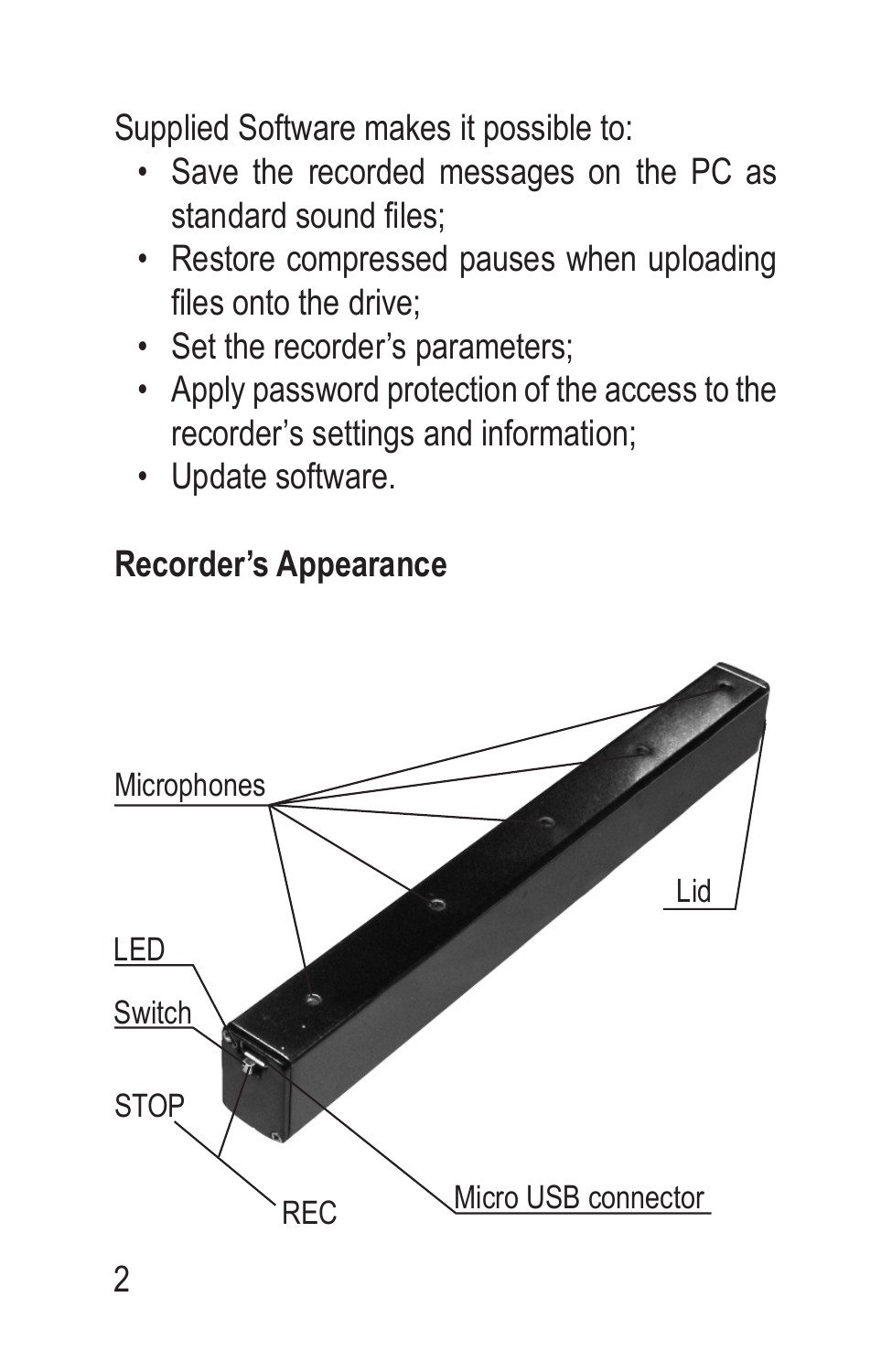### **Technical Characteristics:**

Last digits in the models' names specify the maximum recording duration in hours (built-in memory capacity) for the recording mode: sample rate 8 kHz, and 2 bit ADPCM:

- Battery life in record mode (8 K Hz, without compression) at fully charged battery (1000 mAh) — up to 220 hours;
- Battery life in stand-by mode up to 36 months;
- Battery life in record mode with VAS (audio signals below threshold) — up to 19 days:
- Exchange rate up to 0, 7 Mb/s
- Frequency band 0.1-10 kHz
- Signal-to-noise ratio -80 dB
- Built-in microphone sensitivity 15–16 m
- Storage life of built-in flash memory —.up to 10 years
- Power supply AAA batteries
- Case metallic
- Dimensions 13x13x18 mm
- Weight (batteries not included) 24 g
- Operating temperature range 0-40 °C Operating lifetime — 5 years. (The manufacturer reserves the right to refuse in repair after the expiration of recorder operation life).
- OS supported: Windows XP (SP2, SP3), Windows Vista, Windows7.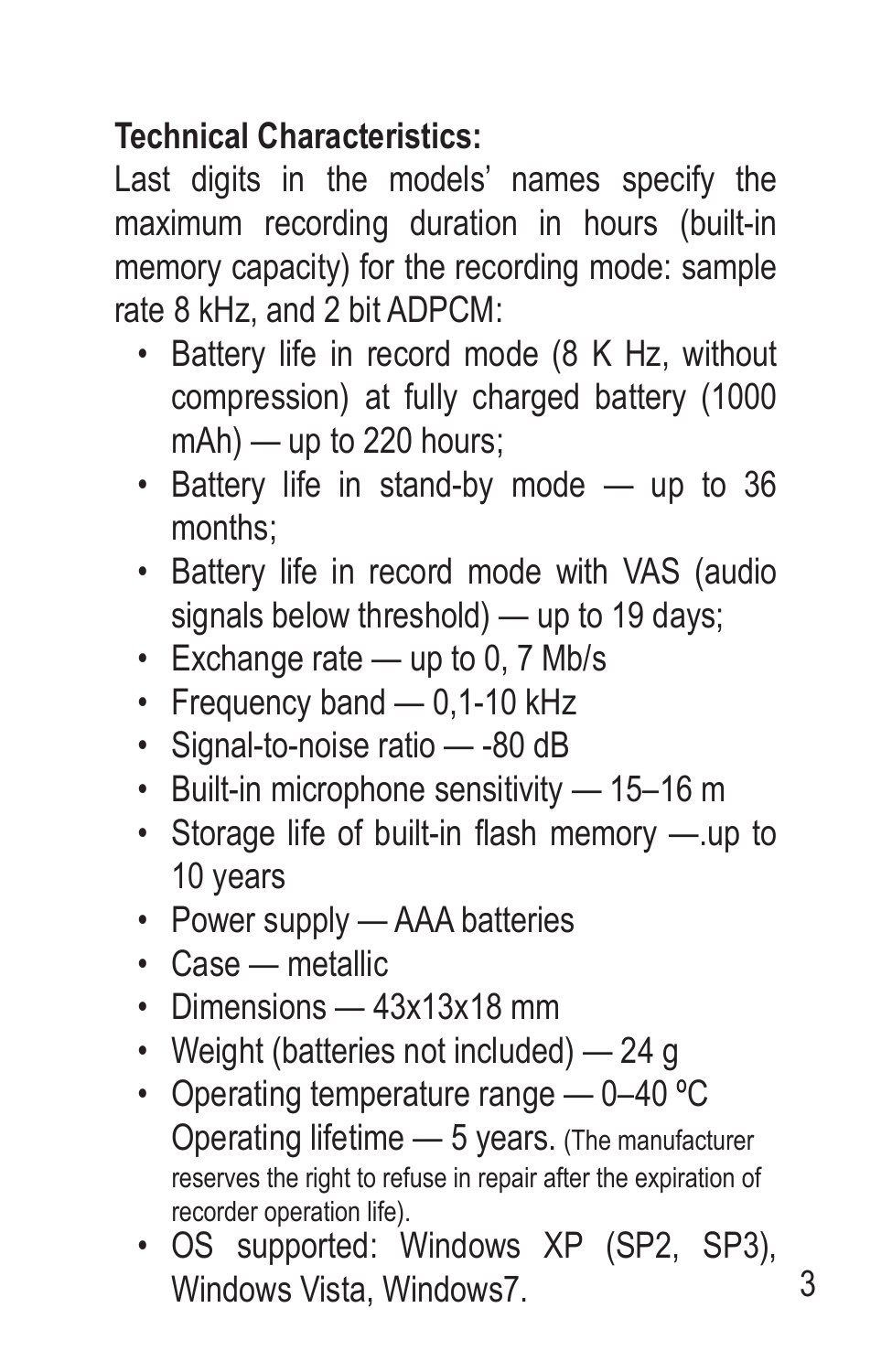## **Recorder's Functional Testing Installing the Battery**

To install batteries unscrew the round lid with a special device which is on the delivery set. Insert the battery into the case (carefully observe the polarity – the positive battery contact is to be upward). Screw the lid.

Install the battery observing the polarity. Otherwise the recorder may malfunction. Starting the Recorder. Install the battery into the Recorder. After the battery has been installed the Recorder carries out automatic self-testing signifying it by three flashes of LED. After a while there will be another flash, its duration depending on the Recorder's memory.

#### **Starting the Recording.**

To start or stop recording switch "Rec-Stop" switch to "Record" position. When the recorder starts recording, the LED flashes five times. While recording, two series of LED flashes show the battery charge and free memory size (for more details see Instructions in the internal memory of the Recorder). To stop recording switch "Rec-Stop" to "Stop" position. When the recorder stops recording, the LED flashes once. The duration of the last flash depends on the recorder's memory size.

4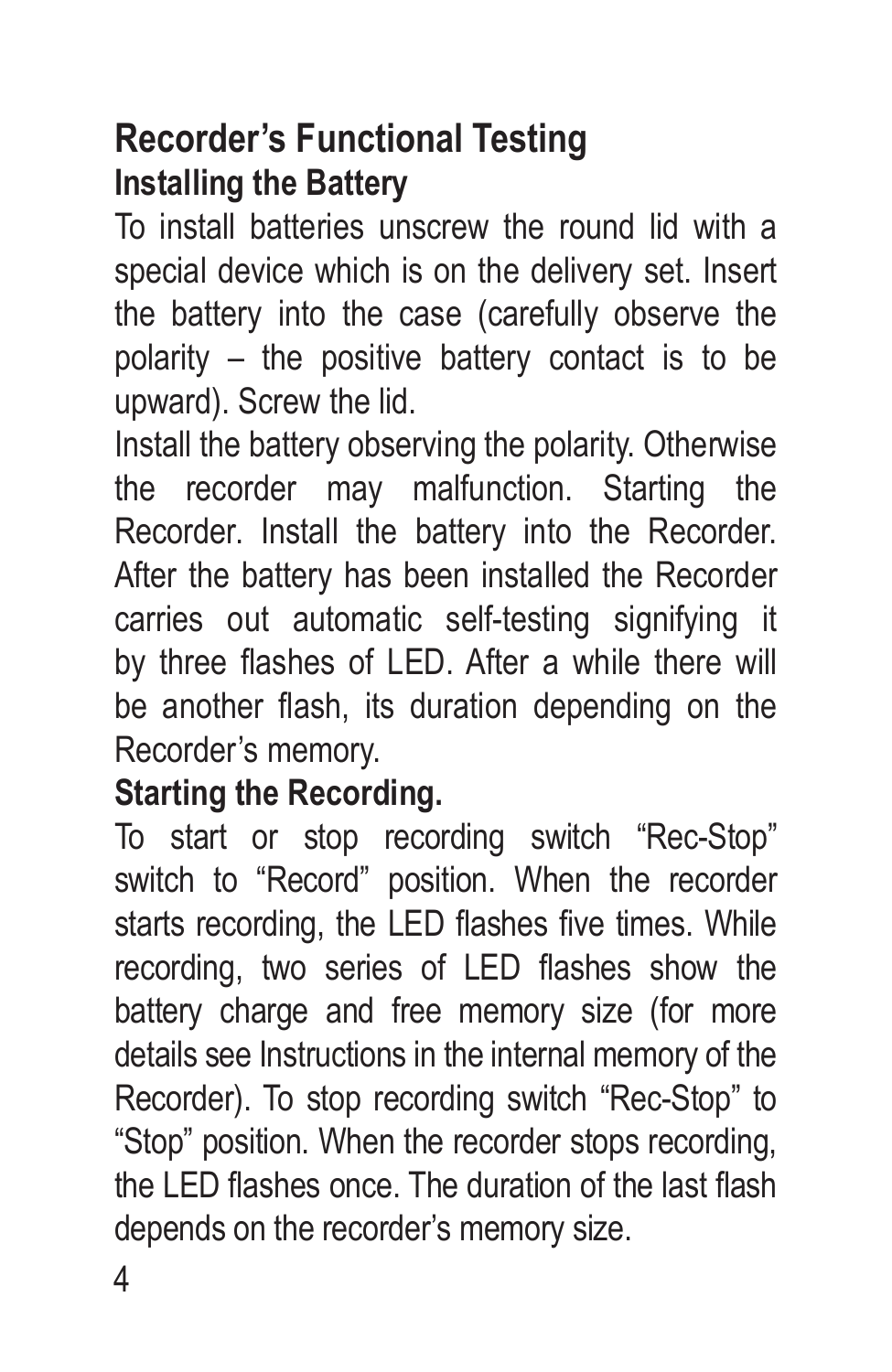#### **Playing back the Recording.**

Connect USB cable to the Recorder, then to the USB port of the PC. The system recognizes a new storage device. Launch «RecManager.exe» from it. The content of the Recorder is on the left side of the window. Select the recording, right-click and select "Copy from PC". The recording will be converted to WAV and appears at the right side of the window. To play back the recording left-click it twice. To connect the Recorder off the PC connect USB cable off the PC, after that connect it off the Recorder.

### **Instructions.**

Operating instructions for the Recorder and "RecManager" are located in the internal memory of the Recorder recognized as a storage device. These are located in "Instructions EM Tiny16xx. pdf" and "Operation Manual for RecManager for Tiny16.pdf» хх, xx specifying the document's version.

It is recommended to copy the contents of the storage device onto the hard drive of the PC to solve all the possible problems with the Recorder.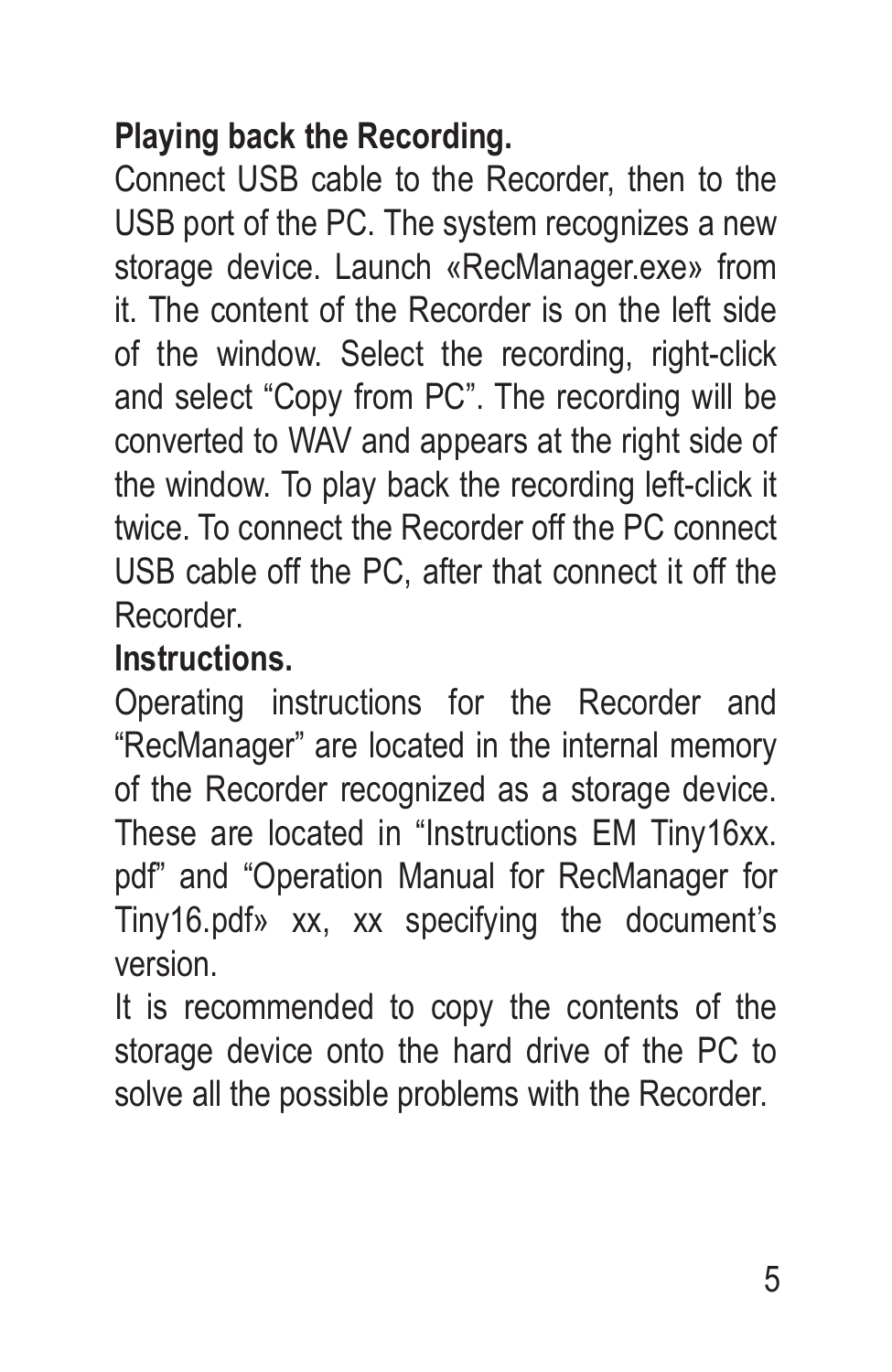# **Accessories:**

- 1. Programmable remote microphone with AGC system;
- 2. RecAdapter (telephone conversation recorder);
- 3. Knowles-based remote microphone (+10dB).

# **In Box**

- 1. Recorder;
- 2. USB cable to connect to the PC;
- 3. 3 AAA batteries;
- 4. Instructions.
- 5. Unscrewing device

For more details see Operational Manual in the internal memory of the Recorder.

It is also available on our website www.ts-market.com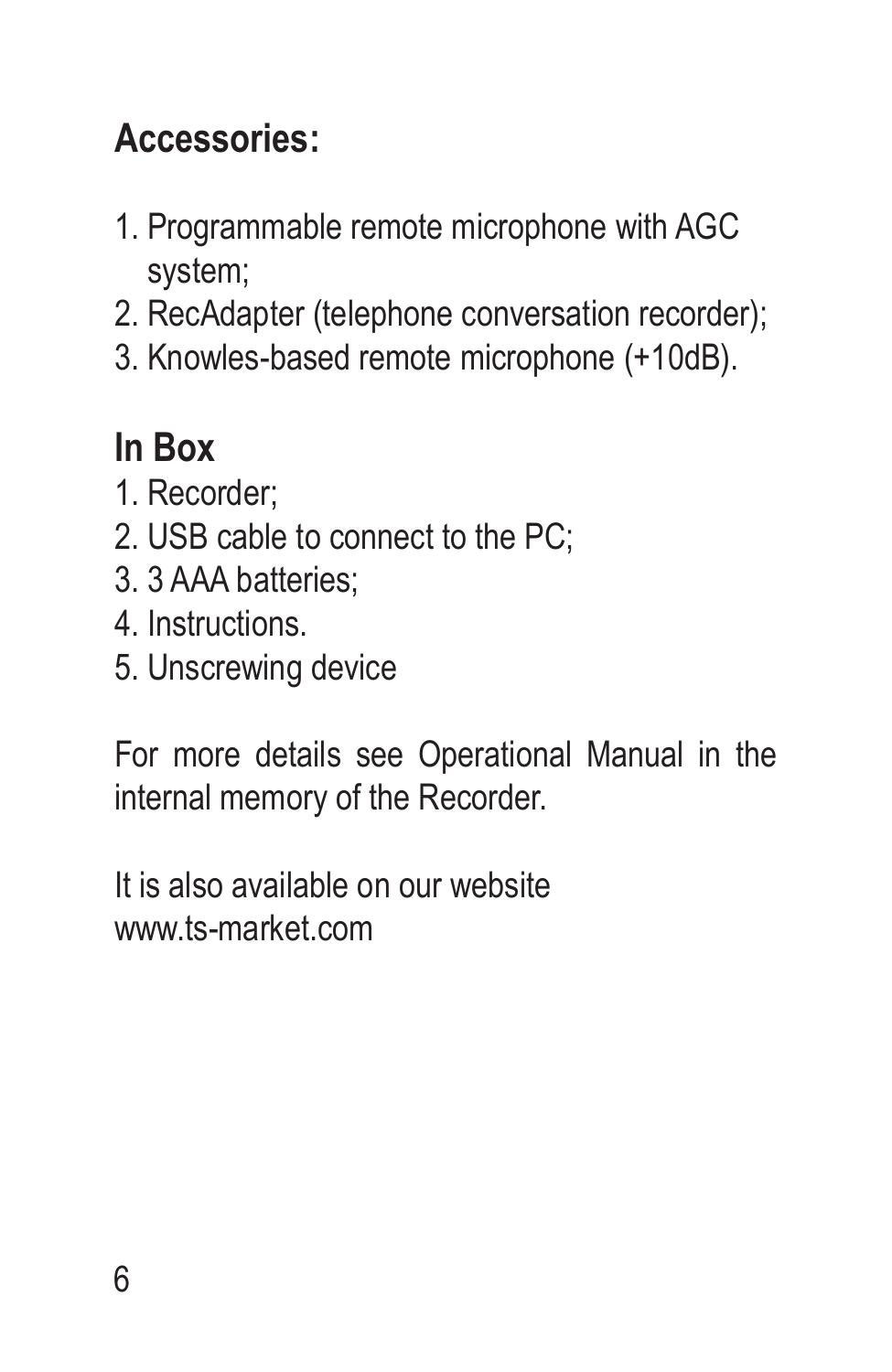#### **Manufacturer Warranty Coupon**

Warranty: **The Telesystems Company** provides warranty repair for 1 year from the selling date, but not more than 2 years from the manufacturing date (warranty does not cover batteries). Paid repair is provided within recorder's operation lifetime (5 years).

This warranty is voided if the recorder is:

- improperly used:
- mechanically damaged;
- received without supplier warranty tag on this document.

All questions regarding product exchange and return must be solved with the seller's company according to Protection of Consumers Law.